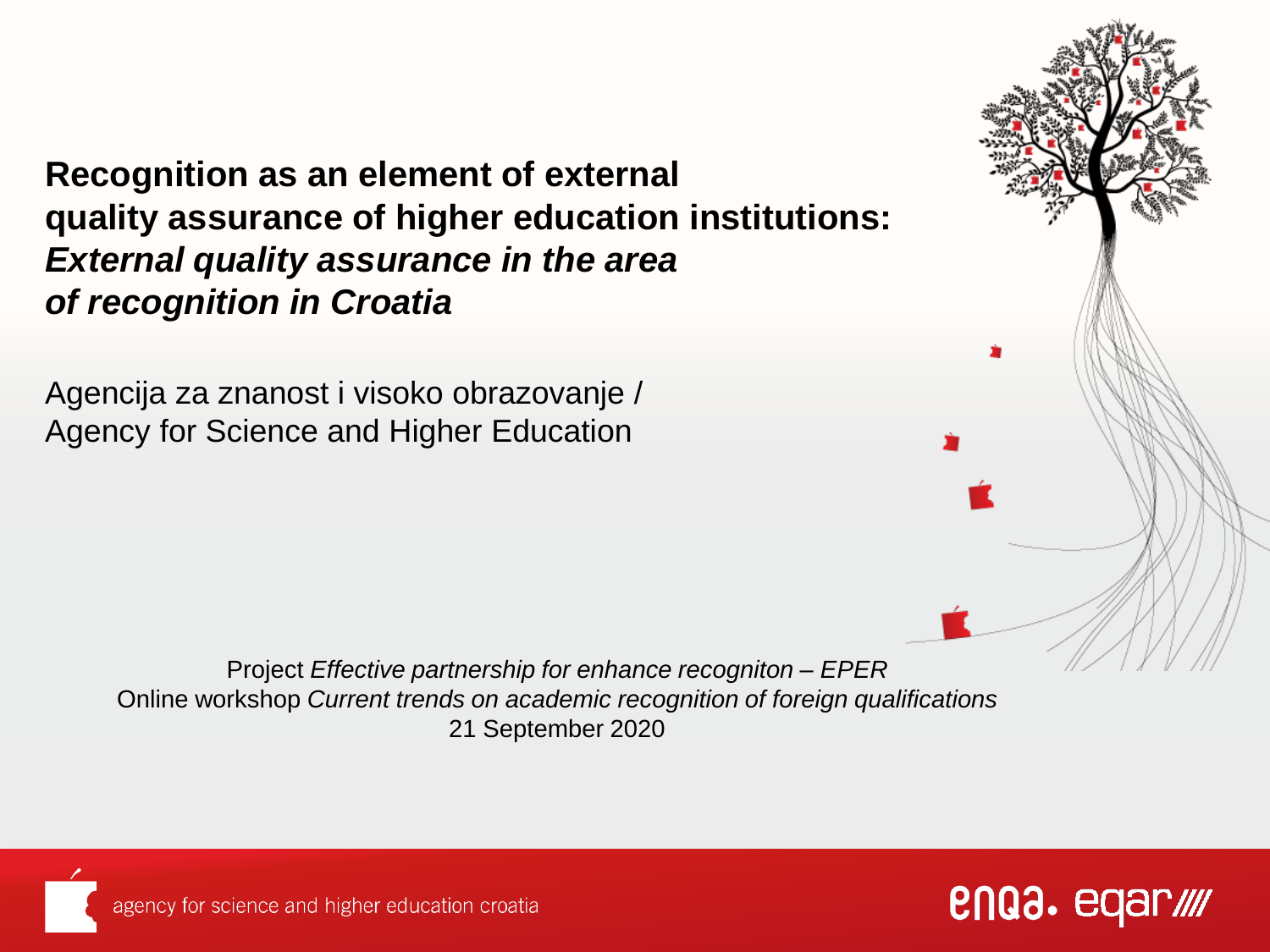# QA and recognition – policy framework



- $\checkmark$  Quality assurance of higher education was identified as a key instrument to help advance recognition
- $\checkmark$  Ministers of Education, by endorsing the Standards and Guidelines for Quality Assurance in the European Higher Education Area – ESG 2015, accordingly, sent a clear message that there are multiple owners responsible for ensuring fair recognition going forward: higher education institutions, quality assurance agencies, various networks and organisations, not least the governments themselves which, following the subsidiarity principle, assume public responsibility over higher education in their respective systems
- $\checkmark$  Linkages between academic recognition and both internal and external quality assurance
- Strong path to the implementation of the revised ESG
- $\checkmark$  Three types of academic recognition objects are referenced in the ESG:
- higher education qualifications
- periods of study
- prior learning (including the recognition of non-formal and informal learning).

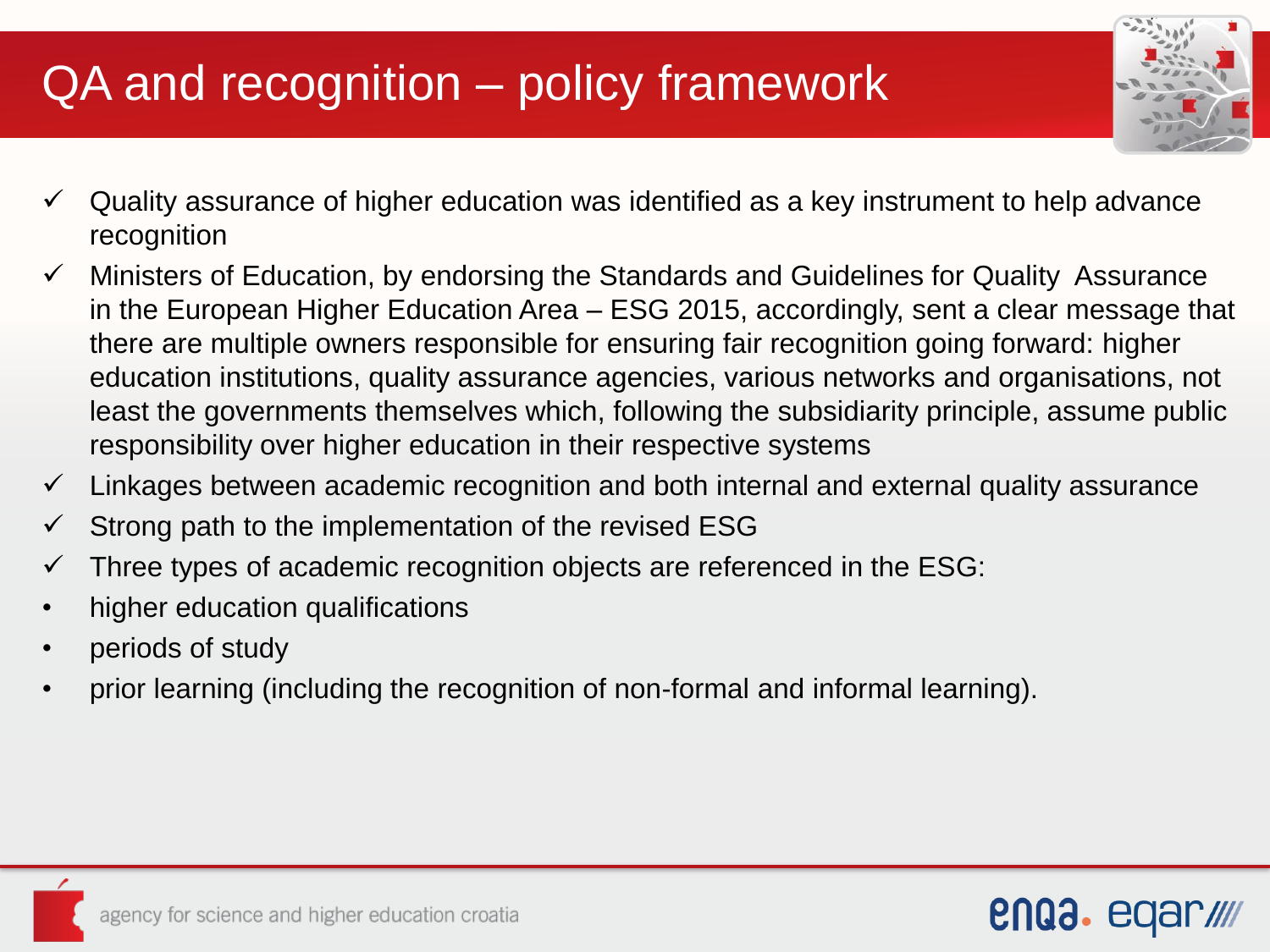

enaa. eqa

#### **ESG 1.4. Student admission, progression, recognition and certification**

Standard: Institutions should consistently apply pre-defined and published regulations covering all phases of the student "life cycle", e.g. student admission, progression, recognition and certification.

Guidelines:

 $\langle \cdot, \cdot \rangle$ 

Fair recognition of higher education qualifications, periods of study and prior learning, including the recognition of non-formal and informal learning, are essential components for ensuring the students' progress in their studies, while promoting mobility. Appropriate recognition procedures rely on:

- institutional practice for recognition being in line with the principles of the Lisbon Recognition **Convention**
- cooperation with other institutions, quality assurance agencies and the national ENIC/NARIC centre with a view to ensuring coherent recognition across the country.

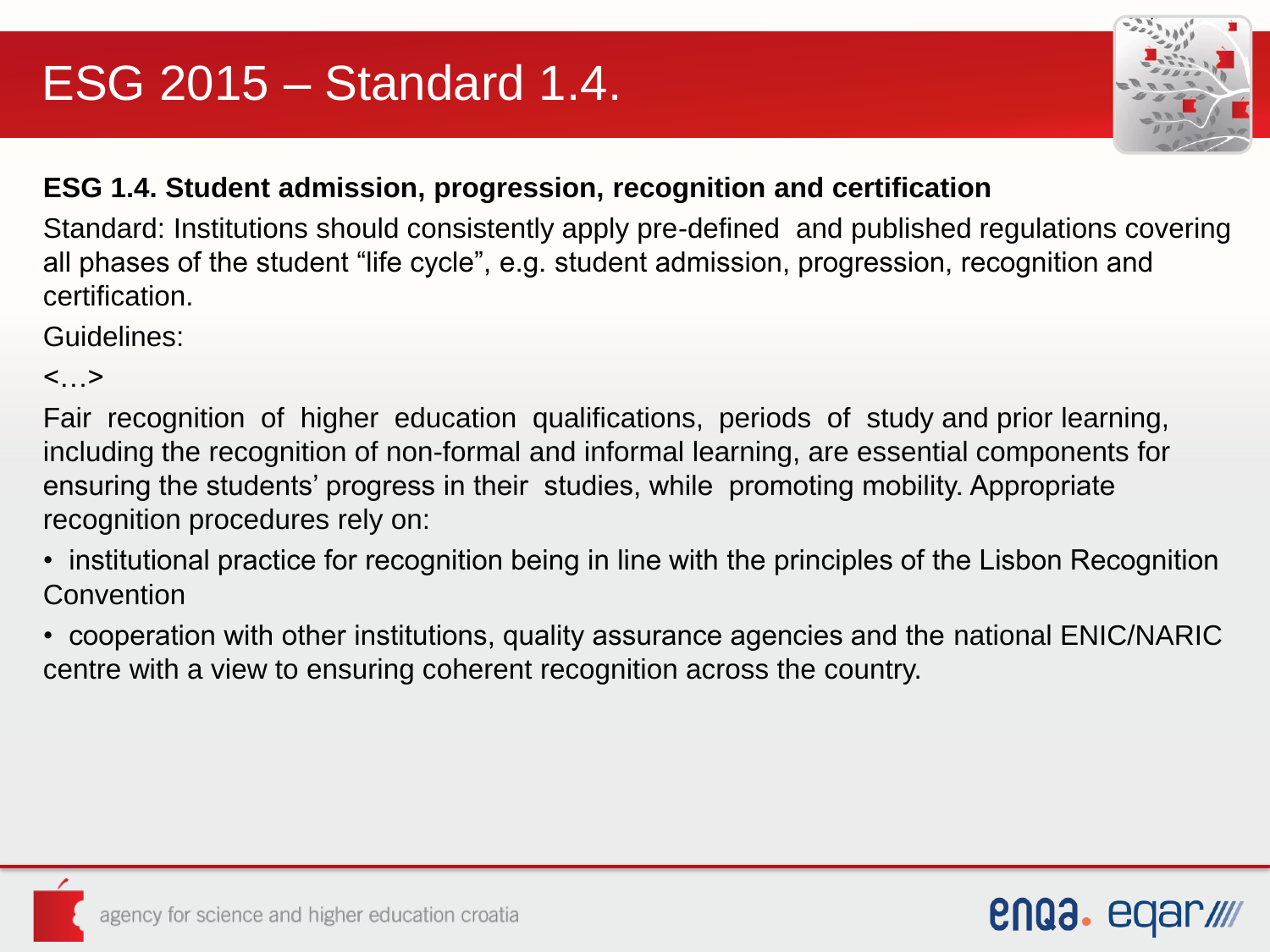#### ASHE QA procedures – ESG 1.4. (i)



- Croatian Agency for Science and Higher Education (ASHE) is responsible for external quality assurance procedures in higher education and science.
- ESG 1.4. is part of national standards and criteria for external QA in HE in Croatia since ESG 2015 was publicly introduced.

During external evaluation procedure of HEI, in the context of ESG 1.4., ASHE places emphasis on the following areas:

- $\checkmark$  developed transparent recognition procedures, pre-defined and published regulations covering recognition procedures
- $\checkmark$  academic recognition procedures should be subject to regular monitoring and review as part of HEI's internal quality assurance system
- $\checkmark$  Recognition procedures based on the main principles of the LRC, its subsidiary texts, the European Recognition Manual for Higher Education Institutions (EAR-HEI Manual) and other tools developed by the ENIC/NARIC networks
- recognition processes should reflect a good practice

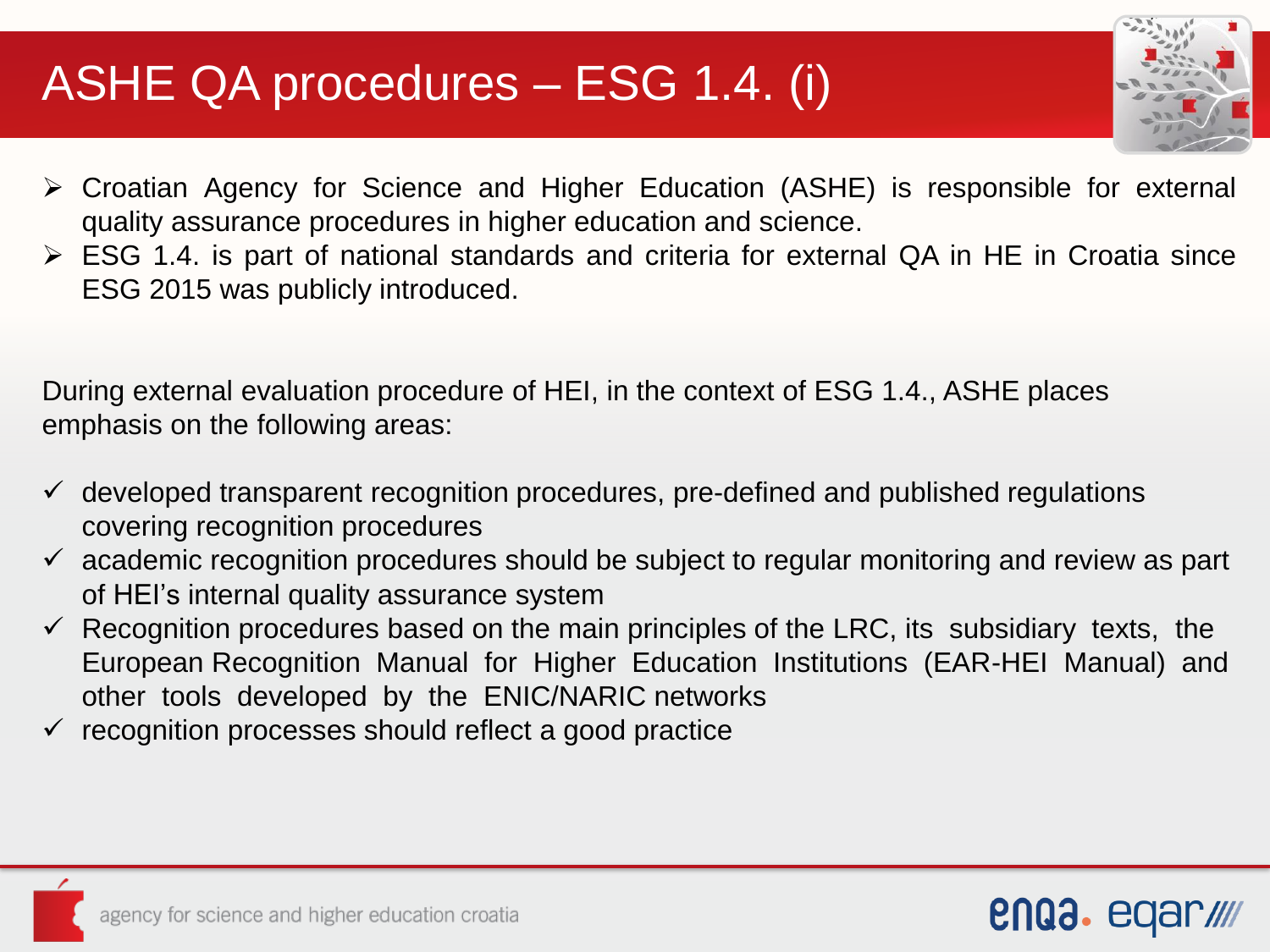### ASHE QA procedures – ESG 1.4. (ii)



- Recognition procedures and criteria should be transparent, coherent, reliable, with a possibility to appeal
- Recognition procedures should not be under-developed and/or not differentiated from admission
- $\checkmark$  Turnaround time of applications
- $\checkmark$  Consistency of decision-making
- $\checkmark$  Communication of substantial differences
- $\checkmark$  Public information provision
- $\checkmark$  Cooperation with other national partners and the ENIC/NARIC centre
- $\checkmark$  Databases of recognition applications and decissions

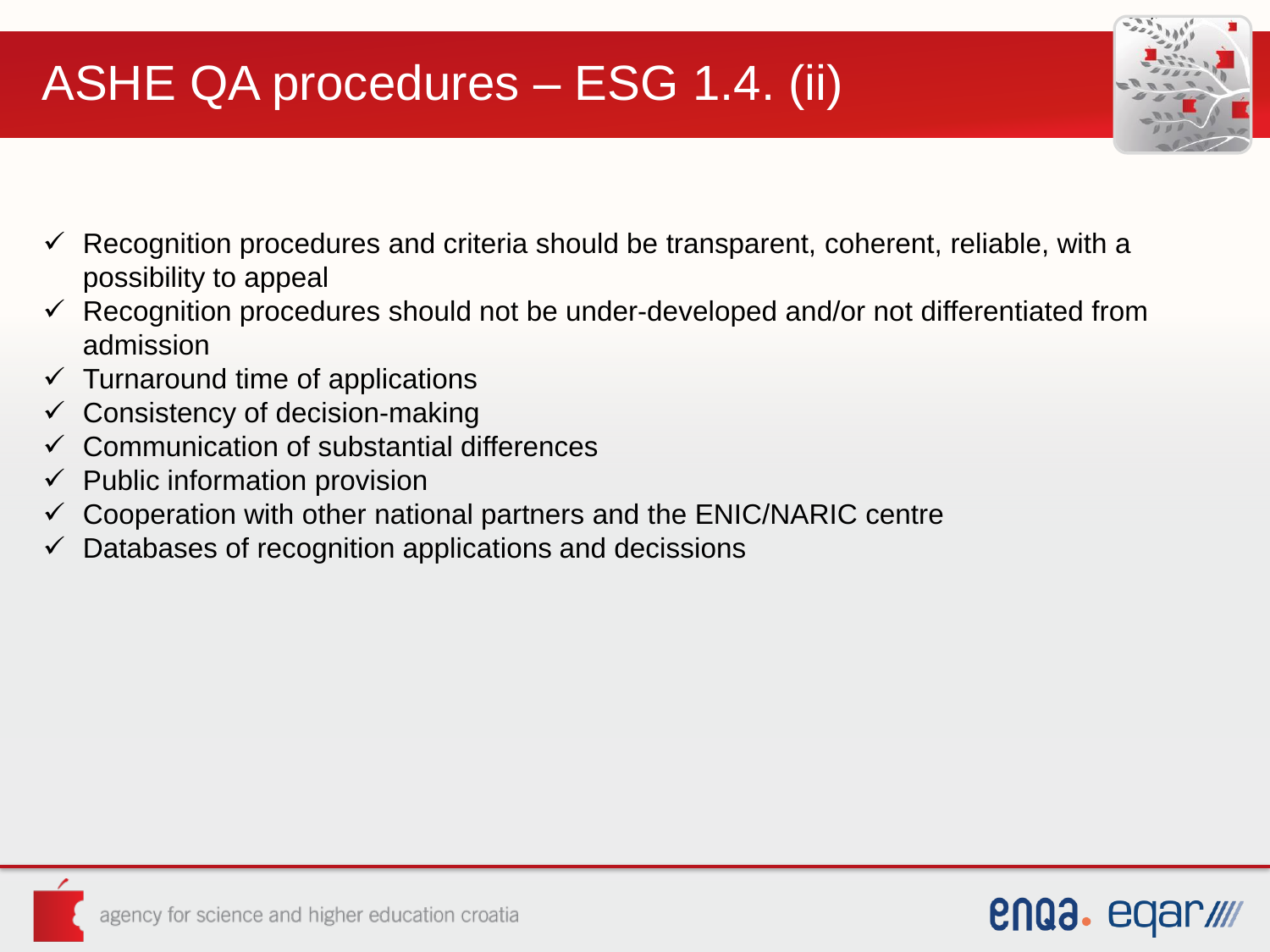Lisbon Recognition Convention (LRC) context:

...Academic recognition refers to determining the academic value of a foreign qualification: it determines whether the foreign qualification, in principle, meets general academic requirements for a similar qualification ina host country, is comparable in the broad sense, without looking for strict equivalence; thus, it is about acceptance, not nostrification."

Recognition of higher education qualifications and a period of study in Croatia:

a) for the purpose of the continuation of education in Croatia (academic recognition and recognition of periods of study) – under the authority of Croatian universities, polytechnics and colleges

b) for the purpose of employment in Croatia (professional recognition) – under the authority of the Agency for Science and Higher Education, Croatian ENIC/NARIC Office.



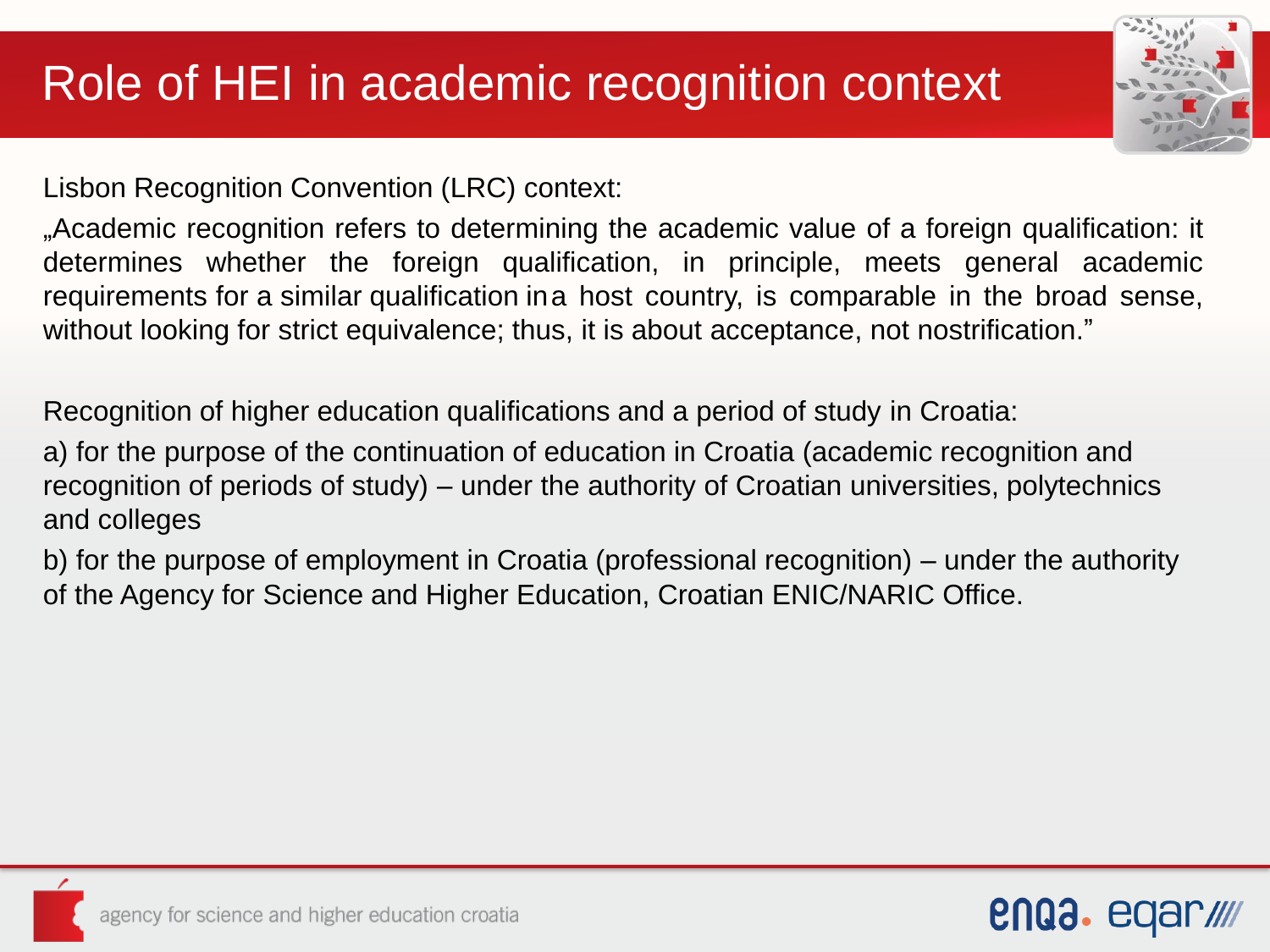### ASHE & HEI's further steps



- $\triangleright$  Encourage cooperation between higher education institutions, ASHE and ENIC/NARIC centre in the field of recognition
- $\triangleright$  Promote interactivity with other partners and networks in recognition
- $\triangleright$  Revision of recognition procedures to ensure that they reflect good practices
- $\triangleright$  Thematic analysis across the higher education sector on topics chosen with the aim of identifying and promoting good practices in recognition and addressing areas of difficulties
- $\triangleright$  Digital networking between academic recognition offices in HEI's and ASHE (Croatian ENIC/NARIC office)

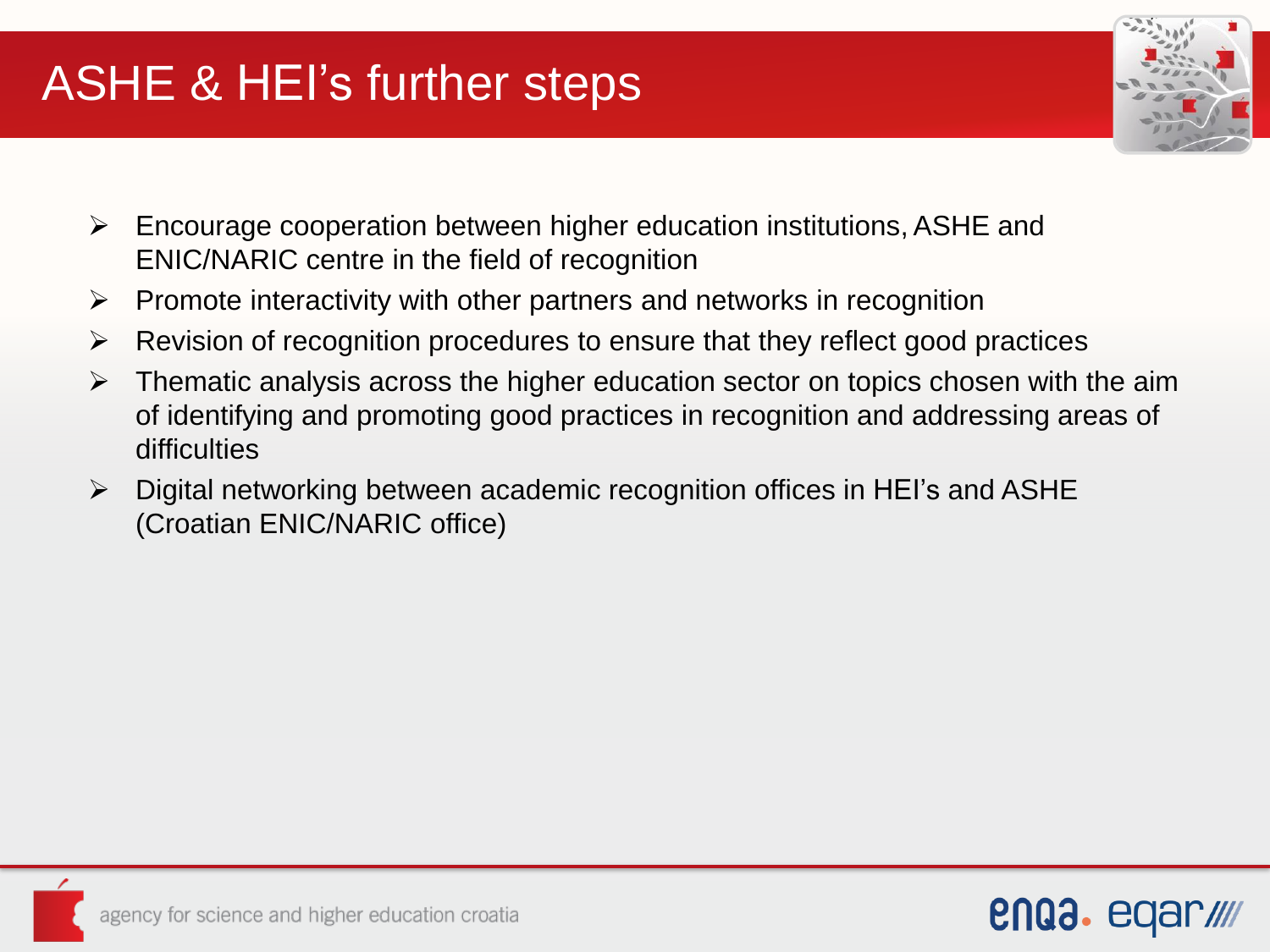# Topics for discussion

…



- $\circ$  Information tools at HEI clear and easily accessible information and communication with the applicant during the recognition process
- o Concept od substantial difference
- o Focus on learning outcomes during evalutaion of foreign qualification
- o Shared database of previous recognition decission, samples of documents and other relevant information
- o Recommendations for further improvement of quality of recognition procedure in HEI's